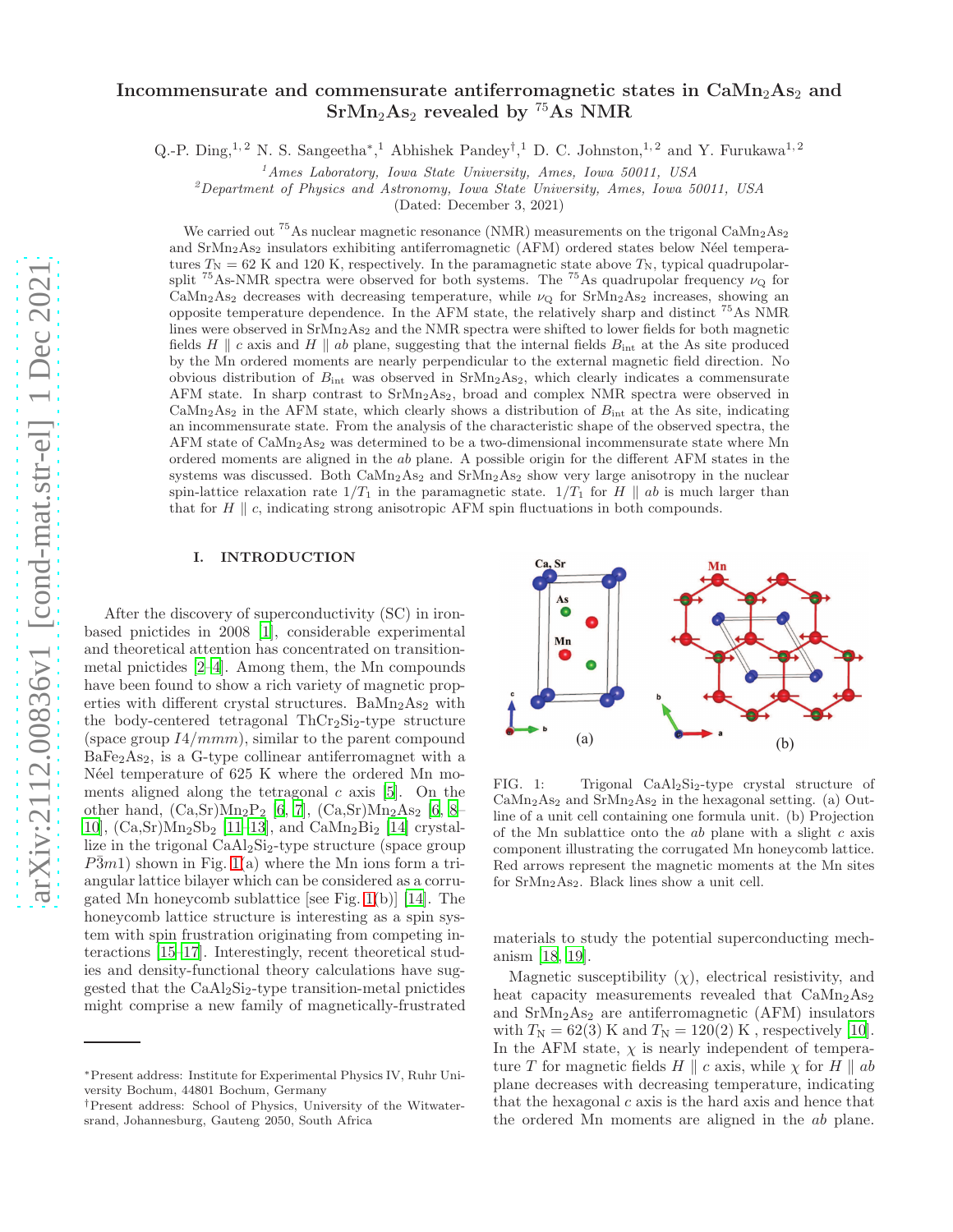However,  $\chi_{ab}$  does not go to zero at low T but attains a value  $\chi_{ab}(T \to 0) \simeq 0.6 \chi_c(T_N)$ , in contrast to the case of a simple collinear antiferromagnet with  $H$  prallel to the ordering axis where  $\chi_{ab}(T \to 0) \to 0$ . If H is perpendicular to the ordering axis, then  $\chi_{ab}(T \to 0) \sim \chi_{ab}(T_N)$ [\[20,](#page-8-15) [21](#page-8-16)]. This suggests that the AFM structure could be either a collinear AFM with multiple domains aligned within the *ab* plane or an intrinsic noncollinear structure with moments again aligned in the *ab* plane [\[20](#page-8-15)[–23\]](#page-8-17). Subsequent single-crystal neutron-diffraction measurements on  $SrMn<sub>2</sub>As<sub>2</sub> clearly demonstrated that the Mn moments$  $(3.6 \mu_B$  at  $T = 5$  K) are ordered in a collinear Néel AFM phase with 180◦ AFM alignment between a moment and all nearest neighbor moments in the basal plane and also perpendicular to it [see Fig. [1\(](#page-0-0)b)] [\[24](#page-8-18)]. Therefore, in order to explain the finite  $\chi_{ab}(T \to 0)$ , an occurrence of multiple AFM domains is suggested in  $SrMn<sub>2</sub>As<sub>2</sub>$  [\[10](#page-8-7), [24\]](#page-8-18). For  $CaMn<sub>2</sub>As<sub>2</sub>$ , the AFM magnetic structure has not been determined yet.

In this paper we carried out <sup>75</sup>As nuclear magnetic resonance (NMR) measurements on trigonal  $\text{CaMn}_2\text{As}_2$ and  $SrMn<sub>2</sub>As<sub>2</sub>$  single crystals to investigate the static and dynamic magnetic properties from a microscopic point of view. Our NMR measurements clearly detected the AFM phase transitions at 62 K and 120 K for  $CaMn<sub>2</sub>As<sub>2</sub>$  and  $SrMn<sub>2</sub>As<sub>2</sub>$ , respectively. In the paramagnetic states, similar quadrupolar-split <sup>75</sup>As NMR spectra were observed in both compounds. However, quite different NMR spectra were detected in the AFM states. In  $CaMn<sub>2</sub>As<sub>2</sub>$ , broad and complex NMR spectra were observed in the AFM state, which clearly indicates a distribution of internal fields  $B_{\text{int}}$  at the As site. From the analysis of the spectra, the AFM state of  $CaMn<sub>2</sub>As<sub>2</sub>$  was determined to be a two-dimensional incommensurate state where the Mn ordered moments are aligned in the ab plane. On the other hand, relatively sharp and distinct NMR lines were observed in the AFM state in  $SrMn<sub>2</sub>As<sub>2</sub>$ . The spectra indicate no obvious distribution of  $B_{\text{int}}$  in SrMn<sub>2</sub>As<sub>2</sub>. These results indicate that, contrary to  $\text{CaMn}_2\text{As}_2$ , the AFM state in  $SrMn<sub>2</sub>As<sub>2</sub>$  is commensurate.

### II. EXPERIMENTAL

The hexagonal-shaped single crystals of  $\text{CaMn}_2\text{As}_2$ and  $SrMn<sub>2</sub>As<sub>2</sub>$  for the NMR measurements were grown using Sn flux as reported in detail elsewhere [\[10\]](#page-8-7). NMR measurements were carried out on  ${}^{75}$ As  $(I = 3/2,$  $\gamma/2\pi$  = 7.2919 MHz/T,  $Q = 0.29$  barns) using a homemade, phase-coherent, spin-echo pulse spectrometer. The <sup>75</sup>As-NMR spectra were obtained by sweeping the magnetic field H at fixed frequencies  $f = 51.1$ , 9.1 and 53.1 MHz. The magnetic field was applied parallel to either the crystal c axis  $(H \parallel c)$  or to the ab plane  $(H || ab)$ . In this paper, when we use  $H || ab$ , the magnetic field was applied along the edge direction of the hexagonal-shape crystal corresponding to the a or b axes, except when we specify the direction in the



<span id="page-1-0"></span>FIG. 2: Temperature variation of field-swept <sup>75</sup>As-NMR spectra for a CaMn<sub>2</sub>As<sub>2</sub> crystal at frequency  $f = 51.1$  MHz for magnetic field directions (a)  $H \parallel ab$  plane and (b)  $H \parallel c$ axis in the paramagnetic and antiferromagnetic states. The spectra shown at the bottoms in (a) and (b) were measured at 1.6 K. The arrows in three different colors in (a) show the splitting of the <sup>75</sup>As NMR spectra due to internal fields. The blue, green and red areas are calculated NMR spectra based on the incommensurate AFM state for As1, As2 and As3 sites, respectively (see text). The magenta curve is the sum of the three calculated spectra.

ab plane for angle-dependent NMR spectrum measurements in the *ab* plane. The Tesla  $(T)$  is defined as  $1 T =$  $10^4$  Oe. The <sup>75</sup>As spin-lattice relaxation rate  $1/T_1$  was measured with a saturation-recovery method.  $1/T_1$  at each T was determined by fitting the nuclear magnetization  $M$  versus time  $t$  using the exponential functions  $1-M(t)/M(\infty) = 0.1e^{-t/T_1} + 0.9e^{-6t/T_1}$  for <sup>75</sup>As NMR, where  $M(t)$  and  $M(\infty)$  are the nuclear magnetization at time  $t$  after the saturation and the equilibrium nuclear magnetization at  $t \to \infty$ , respectively.

### III. RESULTS AND DISCUSSION

### A.  $CaMn<sub>2</sub>As<sub>2</sub>$

# 1.  $75As NMR$  in the paramagnetic state

Figures [2\(](#page-1-0)a) and 2(b) show the field-swept  $^{75}$ As-NMR spectra of  $\text{CaMn}_2\text{As}_2$  for two magnetic field directions,  $H \parallel ab$  plane and  $H \parallel c$  axis, respectively, measured at various temperatures. The typical spectrum for a nucleus with spin  $I = 3/2$  with Zeeman and quadrupolar interactions can be described by the nuclear spin Hamiltonian [\[25\]](#page-8-19),  $\mathcal{H} = -\gamma_{\rm n} \hbar (1+K) \mathbf{I} \cdot \mathbf{H} + \frac{h\nu_{\rm Q}}{6}$  $\frac{\nu_Q}{6} [3I_Z^2 - I^2 + \frac{1}{2}\eta(I_+^2 + I_-^2)],$ where  $H$  is external field, h is Planck's constant, and  $K$ represents the NMR shift. The nuclear quadrupole frequency for  $I = 3/2$  nuclei is given by  $\nu_{\mathbf{Q}} = e^2 Q V_{\mathbf{ZZ}} / 2h$ ,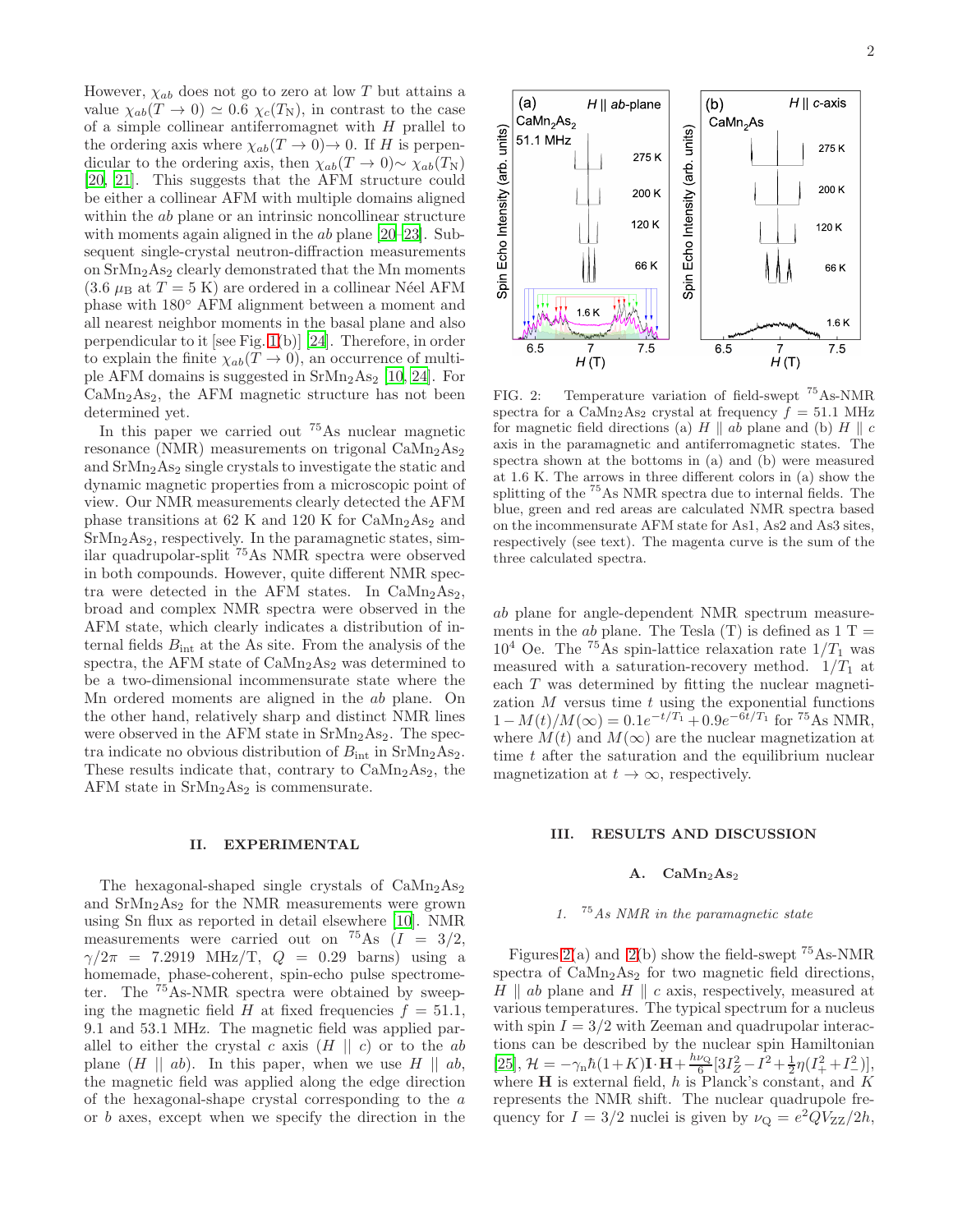where  $Q$  is the nuclear quadrupole moment,  $V_{ZZ}$  is the electric field gradient (EFG) at the As site, and  $\eta$  is the asymmetry parameter of the EFG defined by  $\frac{V_{XX} - V_{YY}}{V_{ZZ}}$ with  $|V_{ZZ}|\geq |V_{YY}|\geq |V_{XX}|$ . In the case of  $I = 3/2$ , when the Zeeman interaction is much greater than the quadrupolar interaction, the NMR spectrum is composed of a central transition line  $(I_z = 1/2 \leftrightarrow -1/2)$  and a pair of satellite lines shifted from the central transition line by  $\pm \frac{1}{2}\nu_{\rm Q}(3\cos^2\theta - 1 + \eta\sin^2\theta\cos 2\phi)$  (for the transitions of  $I_z = 3/2 \leftrightarrow 1/2$  and  $-3/2 \leftrightarrow -1/2$ ) [\[26\]](#page-8-20). Here  $\theta$  and  $\phi$  are the polar and azimuthal angles between the principal Z axis of the EFG and the direction of H, respectively. The observed  $^{75}$ As NMR spectra of  $\text{CaMn}_2\text{As}_2$  in the paramagnetic state can be well reproduced by calculations from the above simple Hamiltonian with  $\eta = 0$  where the spectra for H || c and H || ab correspond to the case of  $\theta =$  $0^{\circ}$  and  $90^{\circ}$ , respectively. This indicates that the Z axis of the EFG at the As site is parallel to the  $c$  axis, consistent with the three-fold rotational symmetry around the c axis at the As site.

The relatively sharp lines with the full width at half maximum (FWHM) of  $\sim$  20 and 17 Oe for H || c and  $H \parallel ab$ , respectively, for the central transition lines are nearly independent of temperature above 150 K, as shown in Fig.  $3(a)$ . Below 150 K, with decreasing temperature, the FWHM values start to increase gradually and rapidly increase below ∼ 70 K due to the AFM ordering at  $T_N = 62$  K, indicating the second-order nature of the AFM phase transition in CaMn2As2.

Figure [3\(](#page-2-0)b) shows the temperature dependence of the NMR shifts for H || c axis  $(K_c)$  and H || ab plane  $(K_{ab})$ for  $\text{CaMn}_2\text{As}_2$ . For both directions, K decreases slightly with decreasing temperature from 300 K to  $T_N$ , consistent with the temperature dependence of the magnetic susceptibility [\[10\]](#page-8-7), where a broad peak in  $\chi$  was observed around  $T = 400$  K. The temperature dependences of K and  $\chi$  indicate short-range AFM order in the paramagnetic state [\[10\]](#page-8-7). The NMR shift has contributions from the T-dependent spin part  $K_{spin}$  and a T-independent orbital part  $K_0$ .  $K_{\text{spin}}$  is proportional to the spin susceptibility  $\chi_\mathrm{spin}$  through the hyperfine coupling constant A giving  $K(T) = K_0 + \frac{A}{N_A} \chi_{spin}(T)$ , where  $N_A$  is Avo-gadro's number. The inset of Fig. [3\(](#page-2-0)b) plots  $K_{ab}$  and  $K_c$  for CaMn<sub>2</sub>As<sub>2</sub> against the corresponding  $\chi_{ab}$  and  $\chi_c$ , respectively, with  $T$  as an implicit parameter. All  $K_{ab}$ and  $K_c$  are seen to vary linearly with the corresponding  $\chi$ , and the hyperfine coupling constants are estimated to be  $A_c = (-2.10 \pm 0.03) \text{ T}/\mu_B$ , and  $A_{ab} = (-1.66 \pm 0.04)$  $T/\mu_B$  for H || c and H || ab, respectively.

From the spectra shown in Figs.  $2(a)$  and  $2(b)$ , we also extracted the temperature dependence of  $\nu_{\mathbf{Q}}$  for CaMn<sub>2</sub>As<sub>2</sub>, which is shown in Fig. [3\(](#page-2-0)c).  $\nu_{Q}$  decreases from 1.70 MHz at  $T = 275$  K to 0.70 MHz at 66 K. This is in contrast to the case of  $\rm SrMn_2As_2$  as will be shown below where  $\nu_{\mathbf{Q}}$  increases with decreasing temperature.



<span id="page-2-0"></span>FIG. 3: (a) Temperature dependence of the full width at half maximum (FWHM) of the central transition lines for  $H \parallel c$ and H  $\parallel$  ab. (b) Temperature dependence of the <sup>75</sup>As NMR shift for H  $\parallel$  c axis  $(K_c)$  and H  $\parallel$  ab plane  $(K_{ab})$ . Inset: K vs magnetic susceptibility  $\chi$  for the corresponding ab and c components of K in  $\text{CaMn}_2\text{As}_2$  with T as an implicit parameter. The dashed lines are linear fits. (c) Temperature dependence of the quadrupole frequency  $\nu_{\mathbf{Q}}$  for CaMn<sub>2</sub>As<sub>2</sub>.

# 2.  $75As NMR spectra in the antiferromagnetic state$

Below  $T_N = 62$  K, the NMR lines broaden suddenly and the spectrum could not be measured in the AFM state due to poor signal intensity, except at the lowest temperature  $T = 1.6$  K of our <sup>4</sup>He cryostat where we were able to measure the spectra although the signal in-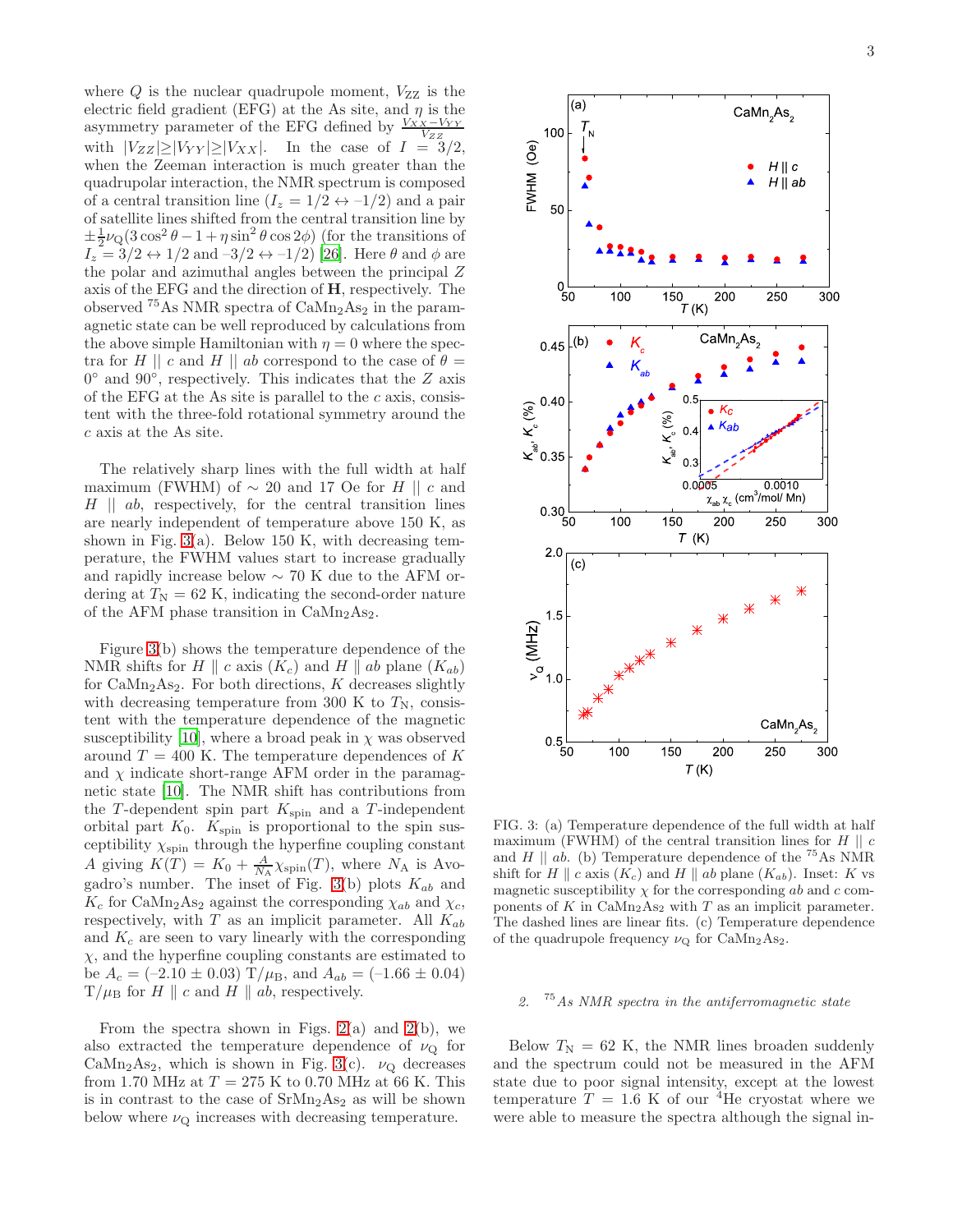

<span id="page-3-0"></span>FIG. 4: Field-swept <sup>75</sup>As-NMR spectrum measured at  $T = 1.6$  K and  $f = 9.1$  MHz for H || ab in the AFM state. The blue, green and red areas are calculated NMR spectra based on the incommensurate AFM state for As1, As2 and As3 sites, respectively. Here the parameters of  $B_{\text{int}}$  and  $\nu_{\text{Q}}$ used are the same as those estimated from the spectrum measured at 51.1 MHz. The magenta curve is the sum of the three calculated spectra.

tensities were still weak. As shown at the bottom in Fig. [2\(](#page-1-0)b), a single broad spectrum without clear splitting is observed for  $H \parallel c$ . On the other hand, for  $H \parallel ab$ , the NMR spectrum splits into two main broad lines with multiple peaks in Fig. [2\(](#page-1-0)a). From the analysis of the observed spectrum, we found that it can be explained by three As sites with lines split due to different internal fields as shown by arrows in Fig.  $2(a)$ . It is important to point out that each peak is asymmetric and tails toward the center of the spectrum, which cannot be explained by a commensurate AFM state. This asymmetric shape is reminiscent of a so-called two-dimensional powder pattern of NMR spectrum which is expected for a planar incommensurate AFM state. Therefore, we calculated NMR spectra assuming a planar incommensurate AFM state. The result is shown by the magenta curves in Fig. [2\(](#page-1-0)a). The calculated spectrum is a sum of three As-NMR spectra with different internal fields  $(B_{int})$  and  $\nu_{Q}$  shown by three areas in different colors at the bottom of Fig. [2\(](#page-1-0)a). Here we used  $|B_{\text{int}}| = 0.50, 0.38$  and 0.26 T and  $\nu_{\text{Q}} =$ 0.59, 0.49 and 0.58 MHz for As sites denoted by As1, As2, and As3 shown in blue, green and red, respectively. The characteristic shape of the observed spectrum can be roughly captured by the simulation, although the calculated signal intensity around the Larmor field is higher than observed. To check the external field dependence of the NMR spectrum, we measured the <sup>75</sup>As NMR spectrum at a different resonance frequency of 9.1 MHz for H || ab shown in Fig. [4.](#page-3-0) Similar to the case of  $f = 51.1$ MHz, two broad lines with multiple peaks are observed. The magenta curve in the figure shows the calculated spectrum for the incommensurate AFM state with the



<span id="page-3-1"></span>FIG. 5: In-plane angle  $(\phi)$  dependence of field-swept  $^{75}$ As-NMR spectra of  $\text{CaMn}_2\text{As}_2$  for  $H \parallel ab$  plane measured at  $f = 53.1$  MHz and  $T = 1.6$  K in the antiferromagnetic state.

same values of the parameters as for the  $f = 51.1$  MHz. The calculated spectrum seems to reproduce the characteristic shape of the observed spectrum, suggesting the incommensurate AFM state in  $CaMn<sub>2</sub>As<sub>2</sub>$ .

In order to investigate the in-plane angle  $(\phi)$  dependence of the internal field and the spacing of quadrupolar splitting, we measured the  $\phi$  dependence of the <sup>75</sup>As NMR spectra at  $f = 53.1$  MHz and  $T = 1.6$  K (Fig. [5\)](#page-3-1). It is clear that the spectrum slightly changes by changing  $\phi$ due to a change in  $B_{\text{int}}$  and in the quadrupolar splittings, although all the spectra keep showing the asymmetric shape.

Figures [6\(](#page-4-0)a) and 6(b) show the  $\phi$  dependence of  $B_{\text{int}}$ and quadrupolar splitting for three different As sites estimated from the spectra, respectively. According to the neutron-diffraction measurements on the antiferromagnetic state of  $S_{\rm rMn_2As_2}$  [\[24](#page-8-18)], the AFM state is collinear with the ordered Mn moments aligned in the ab plane where three AFM domains with their axes at  $60^{\circ}$  to each other exist within the ab plane. Assuming the threedomain collinear scenario in  $\text{CaMn}_2\text{As}_2$ , the component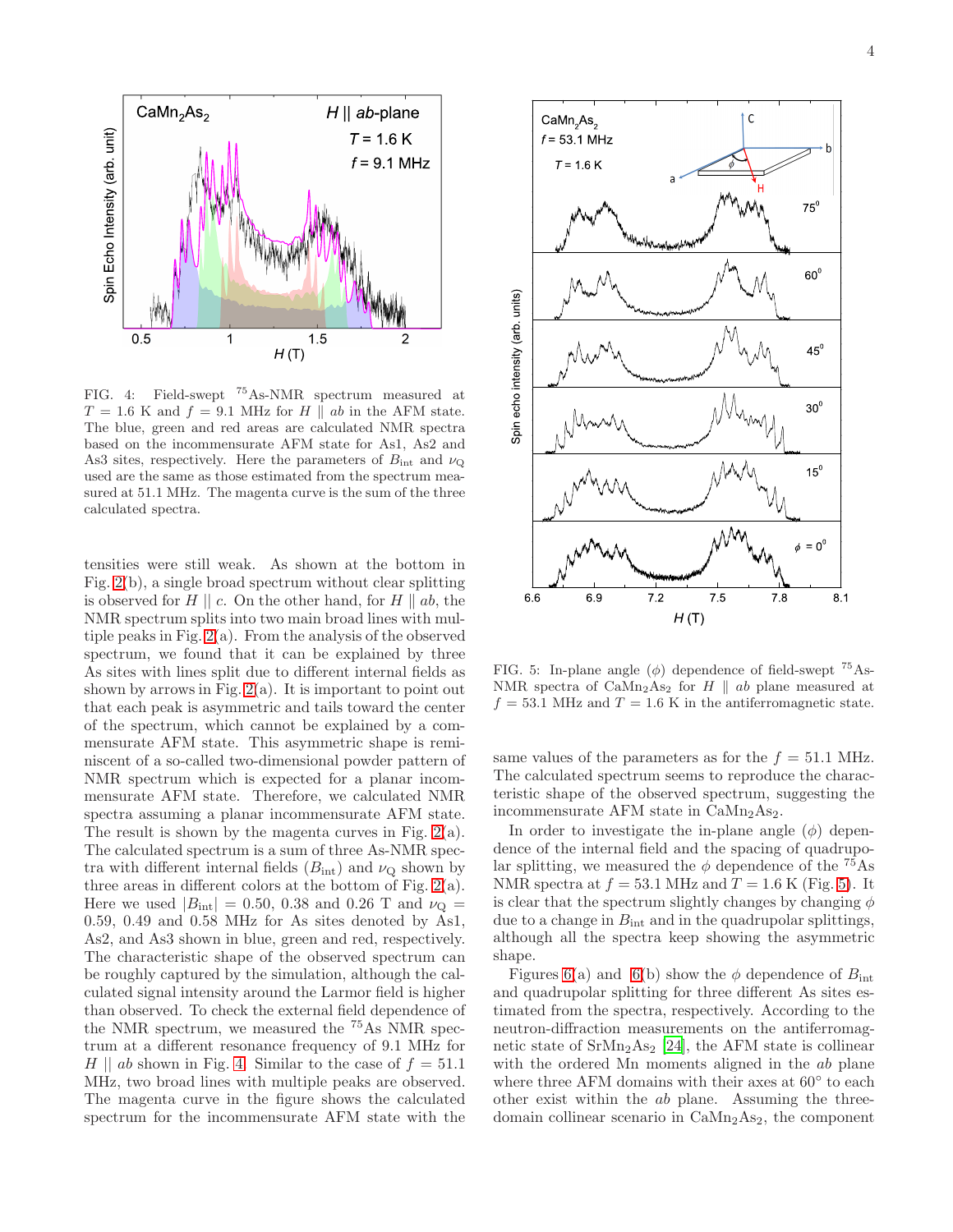

<span id="page-4-0"></span>FIG. 6: (a)  $\phi$  dependence of  $B_{\text{int}}$  for three different As sites (As1 in blue, As2 in green, and As3 in red) in  $CaMn<sub>2</sub>As<sub>2</sub>$ . (b)  $\phi$  dependence of quadrupolar splitting estimated from the spacing between the lines for the As1, As2 and As3 sites. The open and closed symbols represent the quadrupolar splitting for each As site in the lower  $H$  (low H) and higher  $H$  (high H) peaks, respectively.

of  $B_{\text{int}}$  parallel to the external field should change as a function of the cosine of  $\phi$ . As shown in Fig. [6\(](#page-4-0)a), the  $B_{\text{int}}$ values slightly depend on  $\phi$ , but the  $\phi$  dependence does not follow the relation expected from the three-domain collinear scenario. Thus this scenario can be excluded. The small  $\phi$  dependence of  $B_{\text{int}}$  could be explained by introducing an anisotropy in the hyperfine field in the ab plane.

As for the  $\phi$  dependence of quadrupolar splittings, one does not expect any angle dependence for the threedomain scenario since the As site for each domain is expected to have  $\eta = 0$ . This is inconsistent with the experimental observation. In order to change the quadruploar spacing in the ab plane, one needs to have  $\eta$  finite, suggesting a change in the local symmetry at the As sites. This suggests a change in the crystal structure in the AFM state, which may produce the three different As sites with different  $B_{\text{int}}$  and  $\nu_{\text{Q}}$ . It is noted that a broad peak of the spectrum  $(H || c)$  centered around the Larmor field would be consistent with the incommensurate AFM state if the internal fields are anisotropic in the ab plane. Therefore, we conclude that the AFM state of  $\text{CaMn}_2\text{As}_2$  is not commensurate but incommensurate where the ordered Mn moments are most likely in the ab



<span id="page-4-1"></span>FIG. 7: (a) Temperature dependence of <sup>75</sup>As spin-lattice relaxation rates  $1/T_1$  in CaMn<sub>2</sub>As<sub>2</sub> for H || c axis and H || ab plane. (b) Temperature dependence of  $1/T_{1,\perp}TK_{ab,\text{spin}}$  and  $1/T_{1,\parallel}TK_{c,\text{spin}}$  for CaMn<sub>2</sub>As<sub>2</sub>. The black curve is the Curie-Weiss fit of  $C/(T - \theta)$  with  $C = 2.7 \times 10^6$  s<sup>-1</sup> and  $\theta = 62$  K.

plane. However, the linewidth of the spectrum is much greater than expected from the estimated  $B_{\text{int}}$ . It is also noted that no clear quadrupolar splitting of the line is observed in the spectrum for  $H \parallel c$  in the AFM state. These results indicate a large distribution of  $B_{\text{int}}$  along the  $c$  axis and, thus, a more complicated magnetic structure; however, the reason for the distribution is not clear at present. Further studies such as neutron-diffraction measurements are required to determine the magnetic structure of CaMn<sub>2</sub>As<sub>2</sub> in detail.

### 3. <sup>75</sup> As spin-lattice relaxation rate  $1/T_1$

To investigate the spin dynamics, we have measured the <sup>75</sup>As spin-lattice relaxation rate  $1/T_1$  as a function of temperature. Figure  $7(a)$  shows the temperature dependence of  $1/T_1$  in CaMn<sub>2</sub>As<sub>2</sub> for H || c axis and H || ab plane.  $1/T_1$  shows a very large anisotropy in the paramagnetic state where  $1/T_1$  for H k ab is more than one order of magnitude greater than that for  $H \parallel c$ .

In order to analyze the spin fluctuation effects in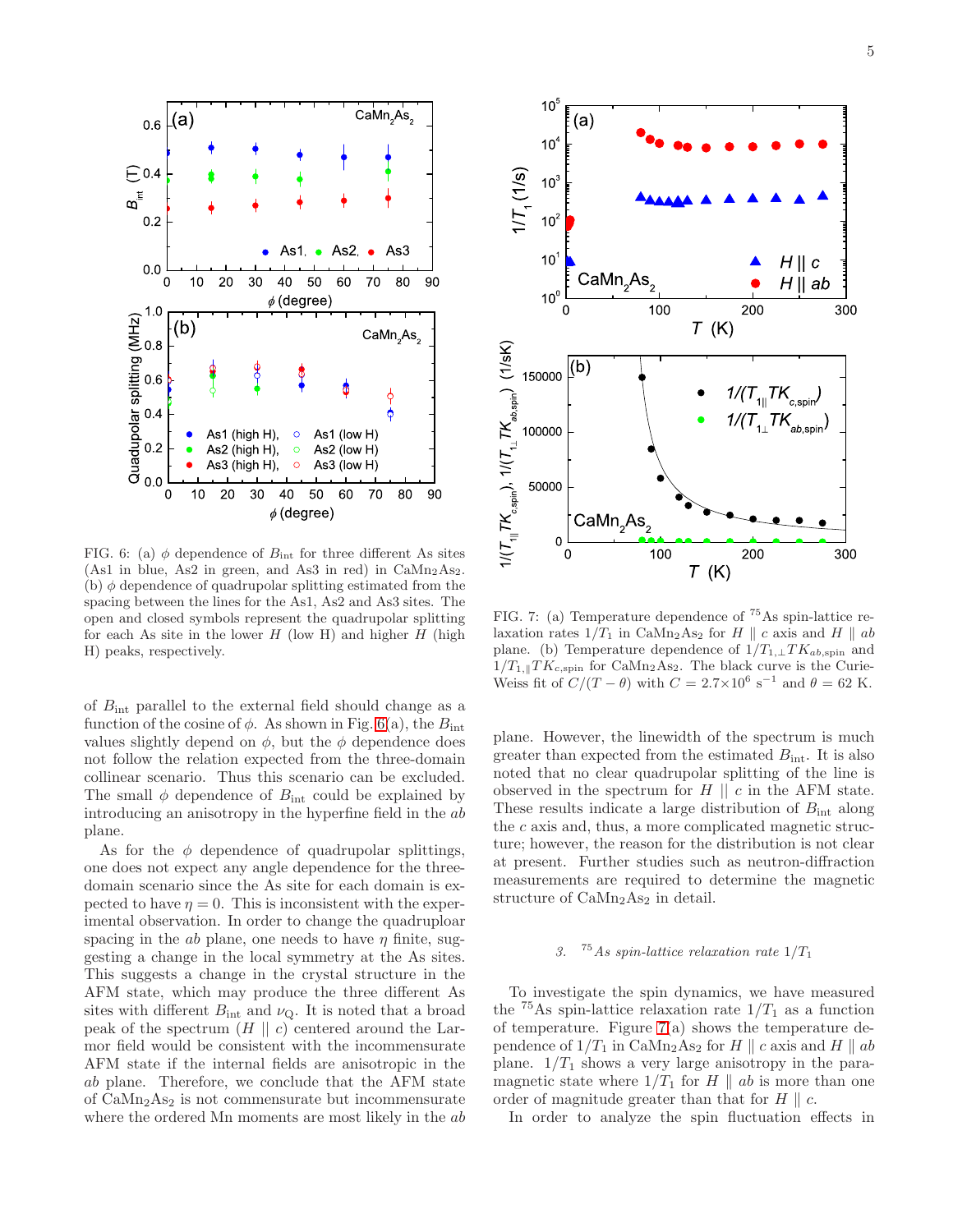the paramagnetic state above 62 K, it is useful to plot the data by changing the vertical axis from  $1/T_1$  to  $1/T_1TK_{\text{spin}}$ . In general,  $\frac{1}{T_1T}$  is expressed in terms of the dynamical susceptibility  $\chi(\vec{q}, \omega_0)$  per mole of electronic spins as  $\frac{1}{T_1T} = \frac{2\gamma_N^2 k_B}{N_A^2} \sum_{\vec{\sigma}}$  $\bar{q}$  $|A(\vec{q})|^2 \frac{\chi''(\vec{q},\omega_0)}{\omega_0}$  $\frac{(q,\omega_0)}{\omega_0}$ , where  $\gamma_{\rm N}$ is the nuclear gyromagnetic ratio,  $k_{\rm B}$  is Boltzman's constant,  $N_A$  is Avogadro's number, the sum is over wave vectors  $\vec{q}$  within the first Brillouin zone,  $A(\vec{q})$  is the form factor of the hyperfine interactions as a function of  $\vec{q}$ , and  $\chi''(\vec{q}, \omega_0)$  is the imaginary part of the dynamical susceptibility at the nuclear Larmor angular frequency  $\omega_0$ . On the other hand,  $K_{\text{spin}}$  is proportional to the uniform static susceptibility  $\chi = \chi'(0,0)$ , which is the real component of  $\chi'(\vec{q}, \omega_0)$  with  $q = 0$  and  $\omega_0 = 0$ . Thus a plot of  $1/T_1TK_{\text{spin}}$  versus T shows the T dependence of  $\sum_{\vec{q}} |A(\vec{q})|^2 \chi''(\vec{q}, \omega_0)$  with respect to that of the uniform susceptibility  $\chi'(0, 0)$ .

To proceed with the analysis, one needs to take the anisotropy of  $K_{\text{spin}}$  and  $1/T_1T$  into consideration. Since  $1/T_1T$  probes magnetic fluctuations perpendicular to the magnetic field, it is natural to consider  $1/T_{1,\perp}T \equiv 1/(T_1T)_{H\parallel c}$ , when examining the character of spin fluctuations in the ab plane. Similarly, we consider  $1/(T_{1,\parallel}T) = 2/(T_1T)_{H||ab} - 1/(T_1T)_{H||c}$ for spin fluctuations along the  $c$  axis. Strictly speaking, this simple relation is not applicable if  $1/T_1T$  has a strong anisotropy in the ab plane. However, since  $1/T_{1,\parallel}T$  is much greater than  $1/T_{1,\perp}T$ , one can still apply the relation. Figure  $7(b)$  shows the T dependence of  $1/T_{1\parallel}TK_{c,\text{spin}}$  and  $1/T_{1\perp}TK_{ab,\text{spin}}$ .  $1/T_{1\parallel}TK_{c,\text{spin}}$ is much greater than  $1/T_1\_\text{T}K_{ab,\text{spin}}$ , indicating that hyperfine-field fluctuations at the As site along the  $c$  axis is much greater than that in the ab plane.  $1/T_{1\parallel}TK_{c,\text{spin}}$ increases with decreasing temperature. This clearly implies  $\sum_{\vec{q}} |A(\vec{q})|^2 \chi''(\vec{q}, \omega_0)$  increases more than  $\chi'(0,0)$ , which is due to a growth of spin fluctuations with  $q \neq 0$ , most likely with AFM wave vector  $q = Q_{AF}$ , even at T much higher than  $T_N$ . Thus we conclude that strong AFM spin fluctuations are realized in a wide temperature region up to at least ∼ 300 K in the paramagnetic state, as has been pointed out from  $\chi$  measurements [\[10\]](#page-8-7). In addition, the fact that  $1/T_{1\parallel}TK_{c,\text{spin}}$  is much greater than  $1/T_1 \perp T K_{ab,spin}$  indicates that the AFM spin fluctuations are highly anisotropic in  $\text{CaMn}_2\text{As}_2$ . The enhancement of  $1/T_{1\parallel}TK_{c,\text{spin}}$  can be reproduced by a Curie-Weiss formula of  $C/(T - \theta)$  with  $C = 2.7 \times 10^6$  s<sup>-1</sup> and  $\theta = 62$  K as shown by the solid curve in Fig. [7\(](#page-4-1)b). Since a Curie-Weiss behavior of  $1/T_1T$  is expected for AFM spin fluctuations for a two-dimensional system from the selfconsistent renormalization theory [\[27](#page-9-0)], our results suggest a two-dimensional nature of the AFM spin fluctuations in  $CaMn<sub>2</sub>As<sub>2</sub>$ .



<span id="page-5-0"></span>FIG. 8: Temperature variation of field-swept <sup>75</sup>As-NMR spectra for a  $SrMn<sub>2</sub>As<sub>2</sub>$  crystal at  $f = 51.1$  MHz for the two magnetic field directions, (a)  $H \parallel ab$  plane and (b)  $H \parallel c$  axis.

#### $B.$  Sr $Mn<sub>2</sub>As<sub>2</sub>$

### 1. <sup>75</sup>As NMR spectra in the paramagnetic state

Figures  $8(a)$  and  $8(b)$  show the temperature dependences of the field-swept  ${}^{75}$ As-NMR spectra of SrMn<sub>2</sub>As<sub>2</sub> for H | c and H | ab. Similar to the case of  $\text{CaMn}_2\text{As}_2$ , clear quadrupolar-split lines were observed, but the observed lines are slightly sharper than those in  $CaMn<sub>2</sub>As<sub>2</sub>$ .

The FWHM of the central transition line at  $T = 275$  K for H | c and H || ab is  $\sim$  10 and 8 Oe, respectively, and their temperature dependences are shown in Fig. [9\(](#page-6-0)a). The principal axis of the EFG at the As site in  $SrMn<sub>2</sub>As<sub>2</sub>$ is determined to be  $c$  axis as in  $CaMn<sub>2</sub>As<sub>2</sub>$ , as expected because of the same crystal structure. Figure [9\(](#page-6-0)b) shows the temperatures dependences of  $K_c$  and  $K_{ab}$ .  $K_c$  and  $K_{ab}$  decrease slightly with decreasing temperature down to  $T_N$ . The inset of Fig. [9\(](#page-6-0)b) plots  $K_{ab}$  and  $K_c$  against the corresponding  $\chi_{ab}$  and  $\chi_c$ , respectively, for SrMn<sub>2</sub>As<sub>2</sub> with T as an implicit parameter. All  $K_{ab}$  and  $K_c$  are seen to vary linearly with the corresponding  $\chi$ , and the hyperfine coupling constants are estimated to be  $A_c =$  $(-2.02 \pm 0.02)$  T/ $\mu_{\rm B}$ , and  $A_{ab} = (-1.44 \pm 0.03)$  T/ $\mu_{\rm B}$ .

Figure [10\(](#page-6-1)a) shows the temperature dependence of  $\nu_{\rm Q}$  for SrMn<sub>2</sub>As<sub>2</sub> extracted from the spectra.  $\nu_{\rm Q}$  for SrMn<sub>2</sub>As<sub>2</sub> increases from 1.30 MHz at  $T= 275$  K to 2.40 MHz at 50 K, and levels off at low temperatures with an obvious change of the slope at  $T_N$  from concave to convex shape with decreasing temperature. The T dependence is opposite to the case of  $\text{CaMn}_2\text{As}_2$  in Fig. [3\(](#page-2-0)c). Since  $\nu_{\text{Q}}$ generally depends on the lattice constants in insulators, the results suggest an opposite temperature dependence of the lattice constants in the two compounds.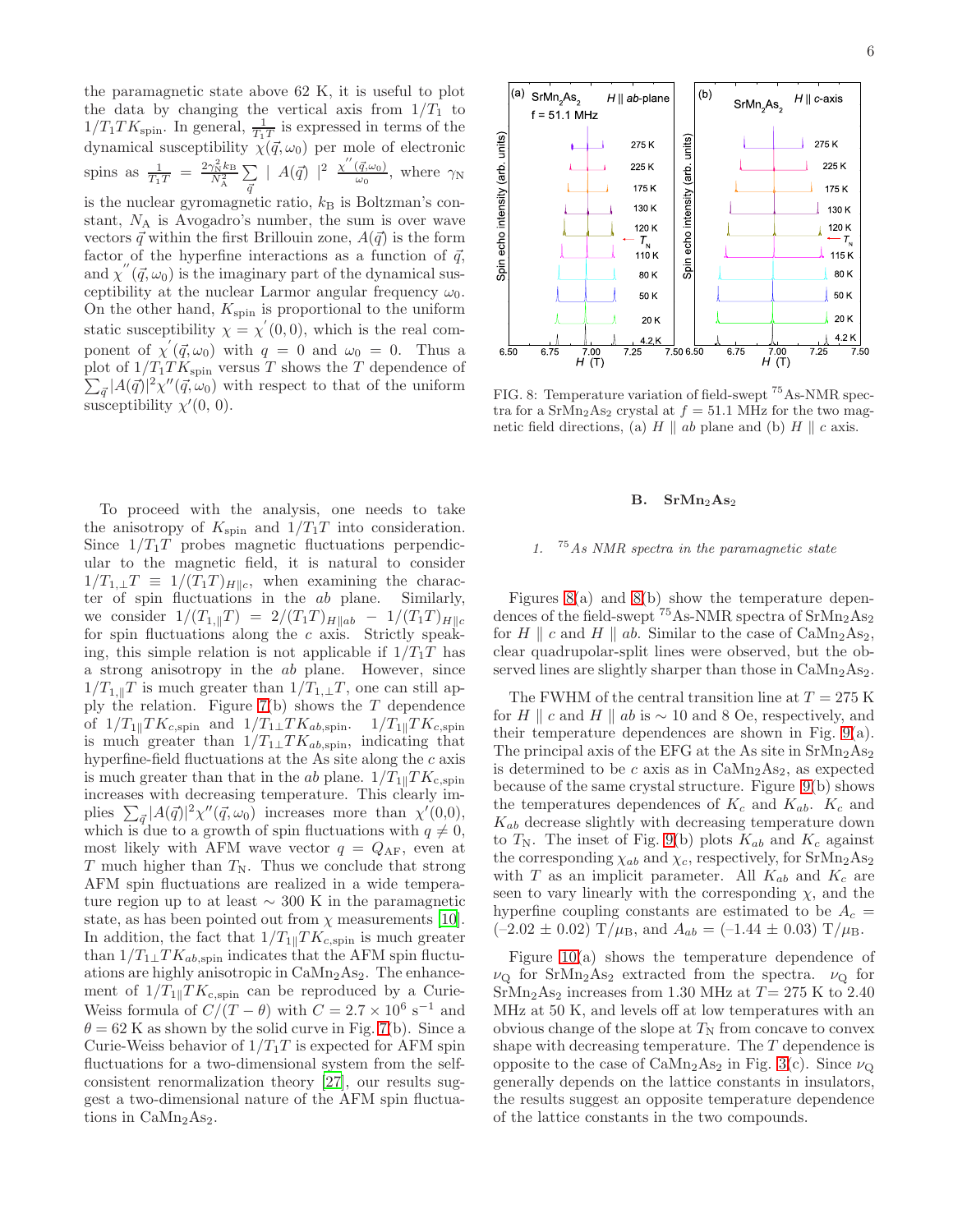

<span id="page-6-0"></span>FIG. 9: (a) The FWHM of the central transition lines for  $H \parallel c$  and  $H \parallel ab$  for SrMn<sub>2</sub>As<sub>2</sub>. The vertical dashed line indicates  $T_N = 120$  K. (b) Temperature dependence of <sup>75</sup>As NMR shift  $K_c$  and  $K_{ab}$  for  $H \parallel c$  axis and  $H \parallel ab$  plane, respectively. Inset: K vs magnetic susceptibility  $\chi$  for the corresponding ab and c components of K in  $\text{SrMn}_2\text{As}_2$  with T as an implicit parameter. The dashed lines are linear fits.

# 2.  $75As NMR spectra in the antiferromagnetic state$

Different from the  ${}^{75}$ As-NMR spectra of  $CaMn<sub>2</sub>As<sub>2</sub>$  in Fig. [2,](#page-1-0) each line of the spectra in  $SrMn<sub>2</sub>As<sub>2</sub>$  shifts to lower fields without showing any splitting for both  $H \parallel$ c and H || ab in the AFM state below  $T_N = 120$  K, as shown in Figs. [8\(](#page-5-0)a) and [8\(](#page-5-0)b). Although each line broadens slightly, the observed spectra are much sharper than those observed in  $CaMn<sub>2</sub>As<sub>2</sub>$  in the AFM state as described above. The distinct NMR lines below  $T_N$  clearly indicate that the AFM state is commensurate, which is in strong contrast to the incommensurate AFM state in  $CaMn<sub>2</sub>As<sub>2</sub>$ .

A lack of splitting of the NMR lines indicates that the unique internal field at the As site is perpendicular to the external field direction. When  $B_{int} \perp H$ , the effective field  $B_{\text{eff}}$  at the As site is given by  $B_{\text{eff}} = \sqrt{H^2 + B_{\text{int}}^2}$ . Figure [10\(](#page-6-1)b) shows the temperature dependence of the estimated  $B_{\text{int}}$  using the above formula based on the observed spectra for both H directions below  $T_N$ . The temperature dependences of  $B_{\text{int}}$  clearly indicate a second-



<span id="page-6-1"></span>FIG. 10: (a) Temperature dependence of quadrupole frequency  $\nu_{\mathbf{Q}}$  for SrMn<sub>2</sub>As<sub>2</sub>. (b) Temperature dependence of the internal field  $B_{\text{int}}$  at the As nuclei associated with the antiferromagnetic order in  $SrMn<sub>2</sub>As<sub>2</sub>$ . The vertical dashed line indicates  $T_N$ .

order AFM phase transition in  $\text{SrMn}_2\text{As}_2$ .  $B_{\text{int}}$  around  $0.4 \sim 0.5$  T in SrMn<sub>2</sub>As<sub>2</sub> at low temperatures seems to be comparable to those in  $\text{CaMn}_2\text{As}_2$ .

We do not observe any evidence for the AFM three domains proposed by the neutron-diffraction measurements. This is due to the application of a large magnetic field of 7 T which causes the ordered Mn moments in the three domains to point perpendicular to the external field direction, making them indistinguishable from NMR spectrum measurements. According to the magnetization measurements [\[10\]](#page-8-7), one needs to perform NMR spectrum measurements at least below 0.5 T to test the three-domain scenario which would be difficult to perform due to the signal intensity issue as well as the comparable values of  $B_{\text{int}}$  and H.

Finally it is interesting to note that, since we observe only one As site, no structural phase transition is expected in  $SrMn<sub>2</sub>As<sub>2</sub>$ , while a possible structural distortion in  $\text{CaMn}_2\text{As}_2$  was suggested above because of the observation of at least three As sites with finite  $\eta$  in the AFM state. According to theoretical studies on hexagonal antiferromagnets [\[15](#page-8-11)[–17\]](#page-8-12), various magnetic phases are proposed due to a competition between first-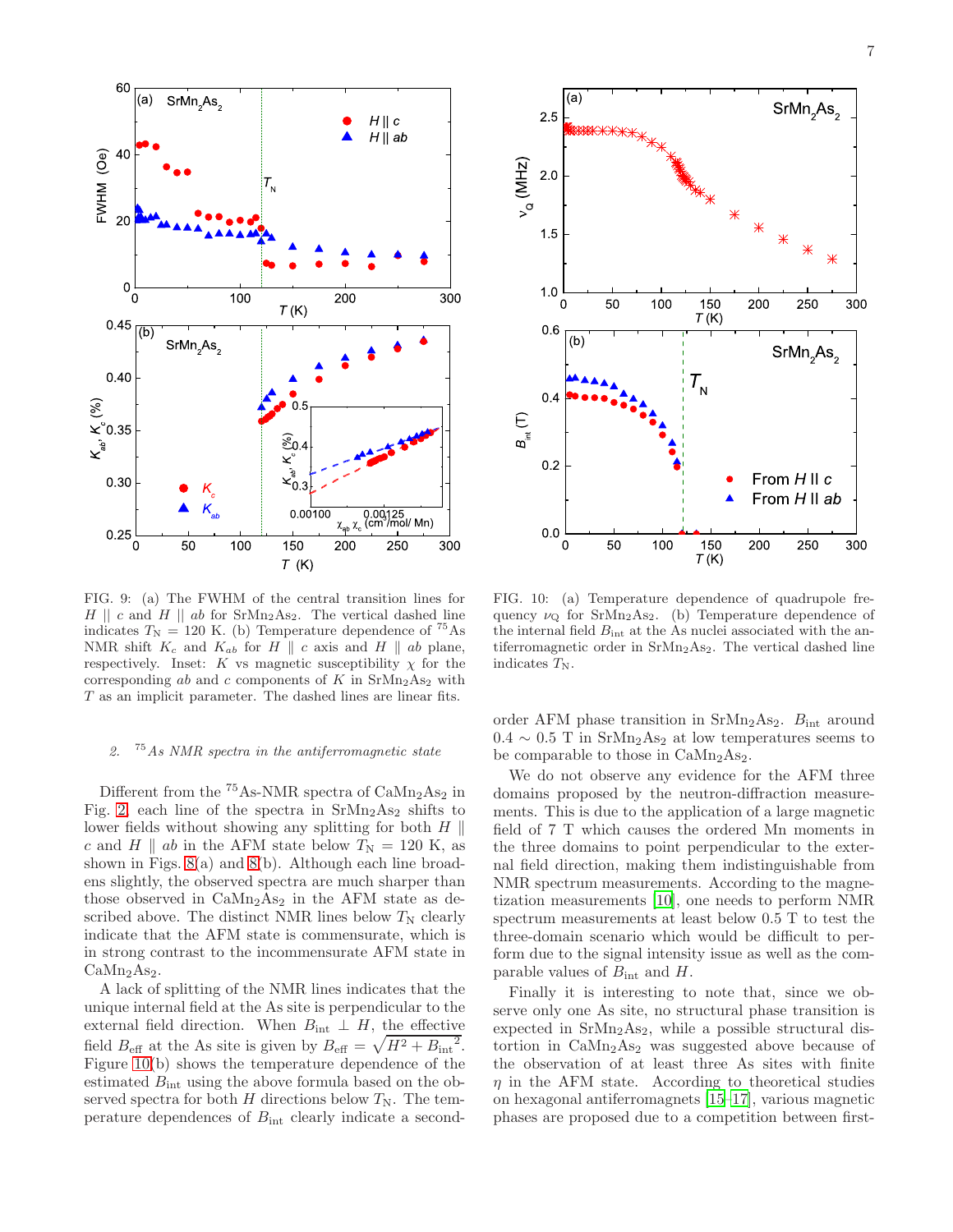

<span id="page-7-0"></span>FIG. 11: (a) Temperature dependence of the <sup>75</sup>As spin-lattice relaxation rates  $1/T_1$  in SrMn<sub>2</sub>As<sub>2</sub> for H || c axis and H || ab plane. The light-green dashed line shows a  $1/T_1 \propto T^5$  powerlaw behavior. (b) Temperature dependence of  $1/T_{1,\parallel}TK_{c,\text{spin}}$ and  $1/T_{1,\perp}TK_{ab,\text{spin}}$ . The black curve is the Curie-Weiss fit of  $C/(T - \theta)$  with  $C = 1.7 \times 10^5$  s<sup>-1</sup> and  $\theta = 100$  K.

, second-, and third-neighbor magnetic exchange interactions  $J_1$ ,  $J_2$ , and  $J_3$ , respectively, between the Mn moments on the hexagonal lattice. For classical localized spins described by a Heisenberg Hamiltonian, Néel, stripy, zigzag, and spiral magnetic orderings are possible depending on the relative strengths of these interactions [\[15](#page-8-11)[–17](#page-8-12)]. We infer that the possible structural transition in  $CaMn<sub>2</sub>As<sub>2</sub>$  makes a change in the relative strengths of the exchange interactions, resulting in an incommensurate AFM state, different from the commensurate collinear AFM state in  $SrMn<sub>2</sub>As<sub>2</sub>$ . It is also noted that the two systems  $(Sr,Ca)Mn<sub>2</sub>As<sub>2</sub>$  exhibit different magnetocrystalline anisotropies although the valence states of the  $Mn^{2+}$  ( $S = 5/2$ ) ions are similar, which may also originate from the different crystal structures suggested by the present NMR measurements.

## 3. <sup>75</sup>As spin-lattice relaxation rates

Figure [11\(](#page-7-0)a) shows the temperature dependence of  $1/T_1$  in SrMn<sub>2</sub>As<sub>2</sub> for H || c axis and H || ab plane. In

the paramagnetic state,  $1/T_1$  shows a large anisotropy, where  $1/T_1$  for H || ab is larger than that for H || c, and an enhancement of  $1/T_1$  with decreasing temperature is observed only for H  $||$  ab, similar to that in CaMn<sub>2</sub>As<sub>2</sub>. Below  $T_N$ ,  $1/T_1$  shows a strong T dependence for T above 20 K, where  $1/T_1$  shows a  $T^5$  power-law behavior (shown by the green dash lines in the figure). This power-law T dependence of  $1/T_1$  can be explained by a three-magnon process as the main relaxation mechanism for an AFM insulating state when  $T \gg \Delta$ , where  $\Delta$  is the anisotropy gap energy in the spin wave spectrum [\[28\]](#page-9-1). A deviation from power law behavior below 20 K was observed and  $1/T_1$  shows a broad maximum. This feature at low temperatures is likely due to relaxation associated with impurities.

As in the case of  $CaMn<sub>2</sub>As<sub>2</sub>$ , we evaluated two quantities,  $1/T_{1\parallel}TK_{c,\text{spin}}$  and  $1/T_{1\perp}TK_{ab,\text{spin}}$ , for SrMn<sub>2</sub>As<sub>2</sub> with the same procedure described above, whose temperature dependences are shown in Fig. [11\(](#page-7-0)b). Similar to the case of  $CaMn<sub>2</sub>As<sub>2</sub>$ , a clear and strong enhancement of  $1/T_{1\parallel}TK_{c,\text{spin}}$  is also observed originating from the AFM spin fluctuations in the paramagnetic state in  $SrMn<sub>2</sub>As<sub>2</sub>$ . The AFM spin fluctuations are also characterized by a two-dimensional nature as the temperature dependence of  $1/T_{1\parallel}TK_{c,\text{spin}}$  is well described by a Curie-Weiss behavior shown by the solid line in Fig. [11\(](#page-7-0)b), as in  $\text{CaMn}_2\text{As}_2$ .

#### IV. SUMMARY

In summary, we have found different antiferromagnetic spin structures in  $\text{CaMn}_2\text{As}_2$  and  $\text{SrMn}_2\text{As}_2$  from <sup>75</sup>As NMR measurements performed on single crystals. In  $SrMn<sub>2</sub>As<sub>2</sub>$ , relatively sharp and distinct  $^{75}As$  NMR lines were observed and the NMR spectra were shifted to lower fields for both  $H \parallel c$  axis and  $H \parallel ab$  plane, suggesting that the internal field  $B_{\text{int}}$  produced by the Mn ordered moments are nearly perpendicular to the external magnetic-field direction. No obvious distribution of the internal field  $B_{\text{int}}$  was observed in Sr $Mn_2As_2$ , which clearly indicates a commensurate AFM state. In sharp contrast, broad and complex NMR spectra were observed in  $CaMn<sub>2</sub>As<sub>2</sub>$  in the AFM state, which clearly shows a distribution of  $B_{\text{int}}$  at the As site, thus indicating an incommensurate state. From the analysis of the characteristic shape of the observed spectra, the AFM state of  $\text{CaMn}_2\text{As}_2$  was determined to be a two-dimensional incommensurate state where Mn ordered moments are aligned in the ab plane. A possible origin of the incommensurate AFM state in  $\text{CaMn}_2\text{As}_2$  was suggested to be a structure distortion, which may result in changing the relative strengths of the exchange interactions.

Quite recently, the isostructural phosphorus-based antiferromagnetic compounds  $\text{SrMn}_2\text{P}_2$  ( $T_N = 53 \text{ K}$ ) and  $\text{CaMn}_2\text{P}_2$  (T<sub>N</sub> = 69.8 K) were reported to show weak and strong first-order AFM transitions, respectively [\[7\]](#page-8-5). This is different from the second-order nature of the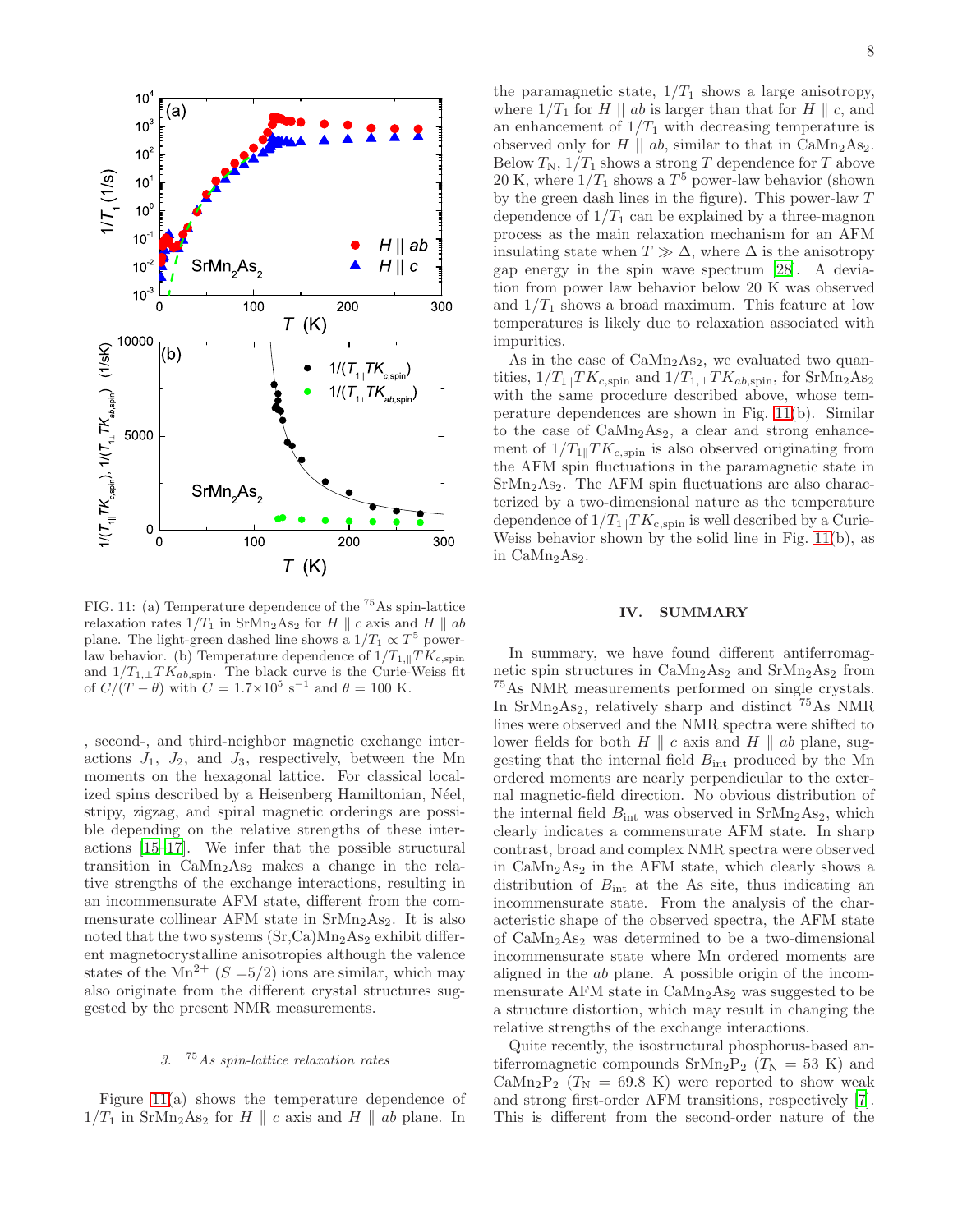AFM transitions observed in the arsenic-based compounds  $SrMn<sub>2</sub>As<sub>2</sub>$  and  $CaMn<sub>2</sub>As<sub>2</sub>$  studied here. It is also interesting to point out that the AFM structure of  $CaMn<sub>2</sub>P<sub>2</sub>$  is suggested to be commensurate and that of  $SrMn<sub>2</sub>P<sub>2</sub>$  to be incommensurate [\[7](#page-8-5)], in contrast to the present compounds (incommensurate in  $CaMn<sub>2</sub>As<sub>2</sub>$  and commensurate in  $SrMn<sub>2</sub>As<sub>2</sub>$ ). It is important to understand the origin of the different nature of AFM phase transitions such as the order of the phase transition as well as the commensurate or incommensurate nature in those compounds. Our results encourage further experimental and theoretical studies to identify the origins of

- <span id="page-8-0"></span>[1] Y. Kamihara, T. Watanabe, M. Hirano, and H. Hosono, Iron-Based Layered Superconductor La $O_{1-x}F_x$ |FeAs (x  $= 0.05{\text -}0.12$  with  $T_c = 26$  K, J. Am. Chem. Soc. 130, 3296 (2008).
- <span id="page-8-1"></span>[2] D. C. Johnston, The puzzle of high temperature superconductivity in layered iron pnictides and chalcogenides, Adv. Phys. 59, 803 (2010).
- [3] P. C. Canfield and S. L. Bud'ko, FeAs-Based Superconductivity: A Case Study of the Effects of Transition Metal Doping on BaFe2As2, Annu. Rev. Condens. Matter Phys. 1, 27 (2010).
- <span id="page-8-2"></span>[4] G. R. Stewart, Superconductivity in iron compounds, Rev. Mod. Phys. 83, 1589 (2011).
- <span id="page-8-3"></span>[5] Y. Singh, M. A. Green, Q. Huang, A. Kreyssig, R. J. Mc-Queeney, D. C. Johnston, and A. I. Goldman, Magnetic order in  $BaMn<sub>2</sub>As<sub>2</sub>$  from neutron diffraction measurements, Phys. Rev. B 80, 100403(R) (2009).
- <span id="page-8-4"></span>[6] A. Mewis, A. Mewis,  $AB_2X_2$ -Compounds with the CaAl2Si<sup>2</sup> Structure, V[1] The Crystal Structure of Ca $Mn_2P_2$ , Ca $Mn_2As_2$ , Sr $Mn_2P_2$ , and Sr $Mn_2As_2$ , Z. Naturforsch. 33b, 606 (1978).
- <span id="page-8-5"></span>[7] N. S. Sangeetha, S. Pakhira, Q.-P. Ding, L. Krause, H.-C. Lee, V. Smetana, A.-V. Mudring, B. B. Iversen, Y. Furukawa, and D. C. Johnston, First-order antiferromagnetic transitions of  $SrMn_2P_2$  and  $CaMn_2P_2$  single crystals containing corrugated-honeycomb Mn sublattices, Proc. Natl. Acad. Sci. USA 118, e2108724118 (2021).
- <span id="page-8-6"></span>[8] E. Brechtel, G. Cordier, and H. Schäfer, New Ternary Alkaline Earth Compounds of Arsenic with Manganese, Z. Naturforsch. 33b, 820 (1978).
- [9] Z. W. Wang, H. X. Yang, H. F. Tian, H. L. Shi, J. B. Lu, Y. B. Qin, Z. Wang, and J. Q. Li, Structural and physical properties of SrMn2As2, J. Phys. Chem. Solids 72, 457 (2011).
- <span id="page-8-7"></span>[10] N. S. Sangeetha, A. Pandey, Z. A. Benson, and D. C. Johnston, Strong magnetic correlations to 900 K in single crystals of the trigonal antiferromagnetic insulators  $SrMn<sub>2</sub>As<sub>2</sub>$  and  $CaMn<sub>2</sub>As<sub>2</sub>$ , Phys. Rev. B 94, 094417 (2016).
- <span id="page-8-8"></span>[11] N. S. Sangeetha, V. Smetana, A.-V. Mudring, and D. C. Johnston, Antiferromagnetism in semiconducting  $SrMn<sub>2</sub>Sb<sub>2</sub>$  and  $CaMn<sub>2</sub>Sb<sub>2</sub>$  single crystals, Phys. Rev. B 97, 014402 (2018).
- [12] W. Ratcliff II, A. L. Lima Sharma, A. M. Gomes, J. L. Gonzalez, Q. Huang, and J. Singleton, The magnetic

these features in the Mn compounds.

### V. ACKNOWLEDGMENTS

The research was supported by the U.S. Department of Energy, Office of Basic Energy Sciences, Division of Materials Sciences and Engineering. Ames Laboratory is operated for the U.S. Department of Energy by Iowa State University under Contract No. DE-AC02-07CH11358.

ground state of  $\text{CaMn}_2\text{Sb}_2$ , J. Magn. Magn. Mater. **321**, 2612 (2009).

- <span id="page-8-9"></span>[13] C. A. Bridges, V. V. Krishnamurthy, S. Poulton, M. P. Paranthaman, B. C. Sales, C. Myers, and S. Bobev, Magnetic order in CaMn2Sb<sup>2</sup> studied via powder neutron diffraction, J. Magn. Magn. Mater. 321, 3653 (2009).
- <span id="page-8-10"></span>[14] Q. D. Gibson, H. Wu, T. Liang, M. N. Ali, N. P. Ong, Q. Huang, and R. J. Cava, Magnetic and electronic properties of CaMn2Bi2: A possible hybridization gap semiconductor, Phys. Rev. B 91, 085128 (2015).
- <span id="page-8-11"></span>[15] E. Rastelli, A. Tassi, and L. Reatto, Non-simple magnetic order for simple Hamiltonians, Physica B 97, 1 (1979).
- [16] I. I. Mazin,  $CaMn_2Sb_2$ : a fully frustrated classical magnetic system, [arXiv:1309.3744.](http://arxiv.org/abs/1309.3744)
- <span id="page-8-12"></span>[17] D. E. McNally, J. W. Simonson, J. J. Kistner-Morris, G. J. Smith, J. E. Hassinger, L. DeBeer-Schmidt, A. I. Kolesnikov, I. A. Zaliznyak, and M. C. Aronson, CaMn2Sb2: Spin waves on a frustrated antiferromagnetic honeycomb lattice, Phys. Rev. B 91, 180407(R) (2015).
- <span id="page-8-13"></span>[18] J. B. Fouet, P. Sindzingre, and C. Lhuillier, An investigation of the quantum  $J_1-J_2-J_3$  model on the honeycomb lattice, Eur. Phys. J. B 20, 241 (2001).
- <span id="page-8-14"></span>[19] J. Zeng, S. Qin, C. Le, and J. Hu, Magnetism and superconductivity in the layered hexagonal transition metal pnictides, Phys. Rev. B 96, 174506 (2017).
- <span id="page-8-15"></span>[20] D. C. Johnston, Magnetic Susceptibility of Collinear and Noncollinear Heisenberg Antiferromagnets, Phys. Rev. Lett. 109, 077201 (2012).
- <span id="page-8-16"></span>[21] D. C. Johnston, Unified molecular field theory for collinear and noncollinear Heisenberg antiferromagnets, Phys. Rev. B 91, 064427 (2015).
- [22] V. K. Anand and D. C. Johnston, Antiferromagnetism in  $EuCu<sub>2</sub>As<sub>2</sub>$  and  $EuCu<sub>1.82</sub>Sb<sub>2</sub>$  single crystals, Phys. Rev. B 91, 184403 (2015).
- <span id="page-8-17"></span>[23] D. H. Ryan, J. M. Cadogan, V. K. Anand, D. C. Johnston, and R. Flacau, The magnetic structure of EuCu2Sb2, J. Phys.: Condens. Matter 27, 206002 (2015).
- <span id="page-8-18"></span>[24] P. Das, N. S. Sangeetha, A. Pandey, Z. A. Benson, T. W. Heitmann, D. C. Johnston, A. I. Goldman, and A. Kreyssig, Collinear antiferromagnetism in trigonal  $SrMn<sub>2</sub>As<sub>2</sub>$  revealed by single-crystal neutron diffraction, J. Phys.: Condens. Matter 29, 035802 (2017).
- <span id="page-8-19"></span>[25] C. P. Slichter, *Principles of Magnetic Resonance*, 3rd ed. (Springer, New York, 1990).
- <span id="page-8-20"></span>[26] A. Abragam, The Principles of Nuclear Magnetism (Clarendon Press, Oxford,1961).